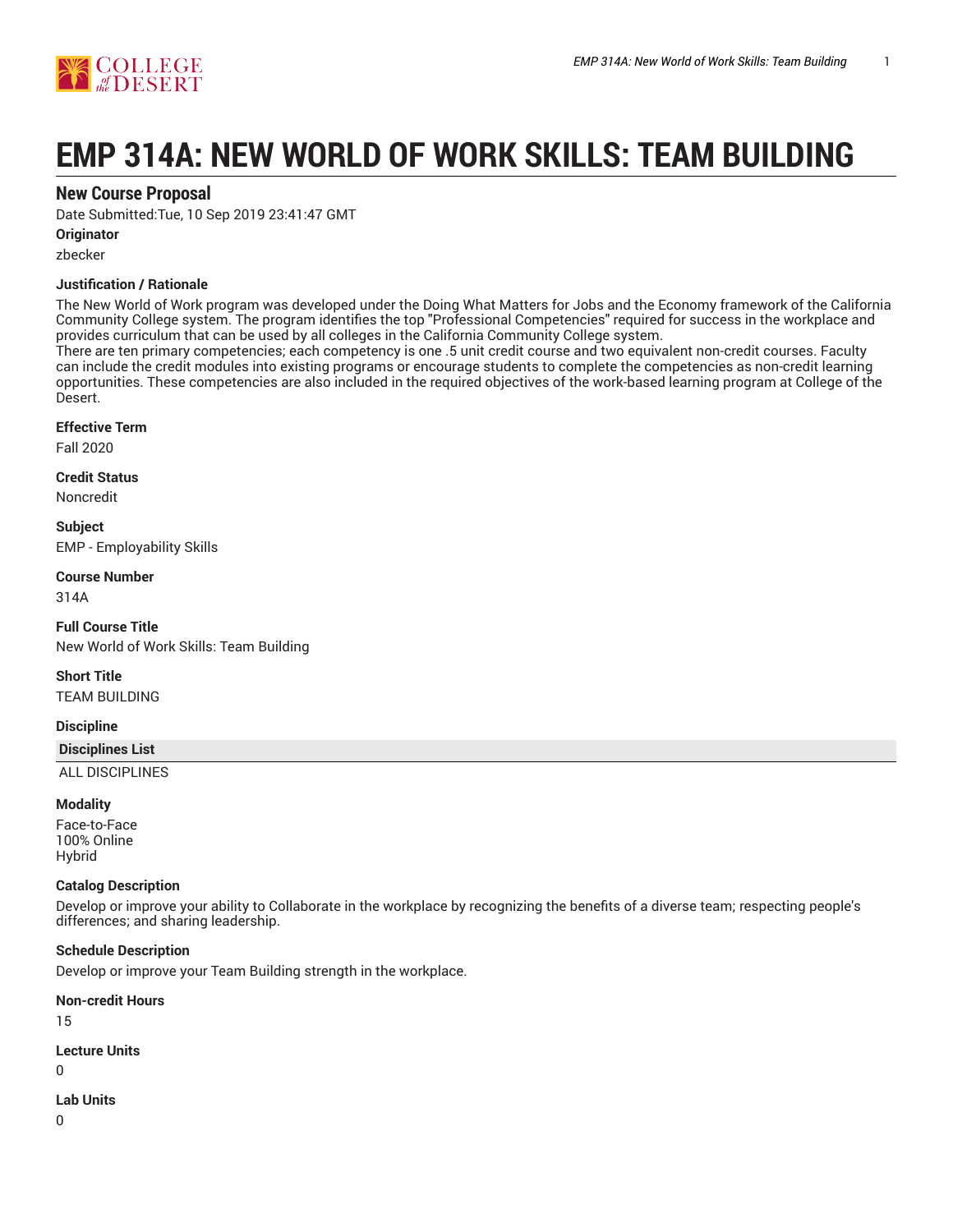

**In-class Hours** 5

**Out-of-class Hours** 10

**Total Course Units** 0 **Total Semester Hours** 15

**Override Description** Noncredit course.

# **Required Text and Other Instructional Materials**

**Resource Type** Web/Other **Open Educational Resource** Yes

**Year** 2018

## **Description**

New World of Work Instructional Materials available through Linked In Learning/New World of Work.

## **Class Size Maximum**

40

## **Course Content**

- 1. Building a diverse team.
- 2. Technology to assist in team tasks.
- 3. Differences and commonality in team members.
- 4. Leading a team.

## **Course Objectives**

|             | <b>Objectives</b>                                                             |
|-------------|-------------------------------------------------------------------------------|
| Objective 1 | Learn the benefits of a building and effectively working with a diverse team. |
| Objective 2 | Learn how people's differences and commonality can strengthen a team.         |
| Objective 3 | Learn how to share leadership by gathering ideas from all members.            |

## **Student Learning Outcomes**

|           | Upon satisfactory completion of this course, students will be able to:                                                                       |
|-----------|----------------------------------------------------------------------------------------------------------------------------------------------|
| Outcome 1 | Demonstrate an understanding of how building and effectively working with a diverse team enhances performance<br>and benefits the workplace. |

## **Methods of Instruction**

| <b>Method</b>      | Please provide a description or examples of how each instructional<br>method will be used in this course.                                                                                                                                 |
|--------------------|-------------------------------------------------------------------------------------------------------------------------------------------------------------------------------------------------------------------------------------------|
| <b>Discussion</b>  | In class discussion and/or online Canvas discussions on topics related<br>to building and leading a diverse team.                                                                                                                         |
| Collaborative/Team | Creation of cooperative learning tasks such as a small group or paired<br>activities to share the results of the beginning-of-class survey and self-<br>awareness of strengths and weaknesses in developing and leading<br>diverse teams. |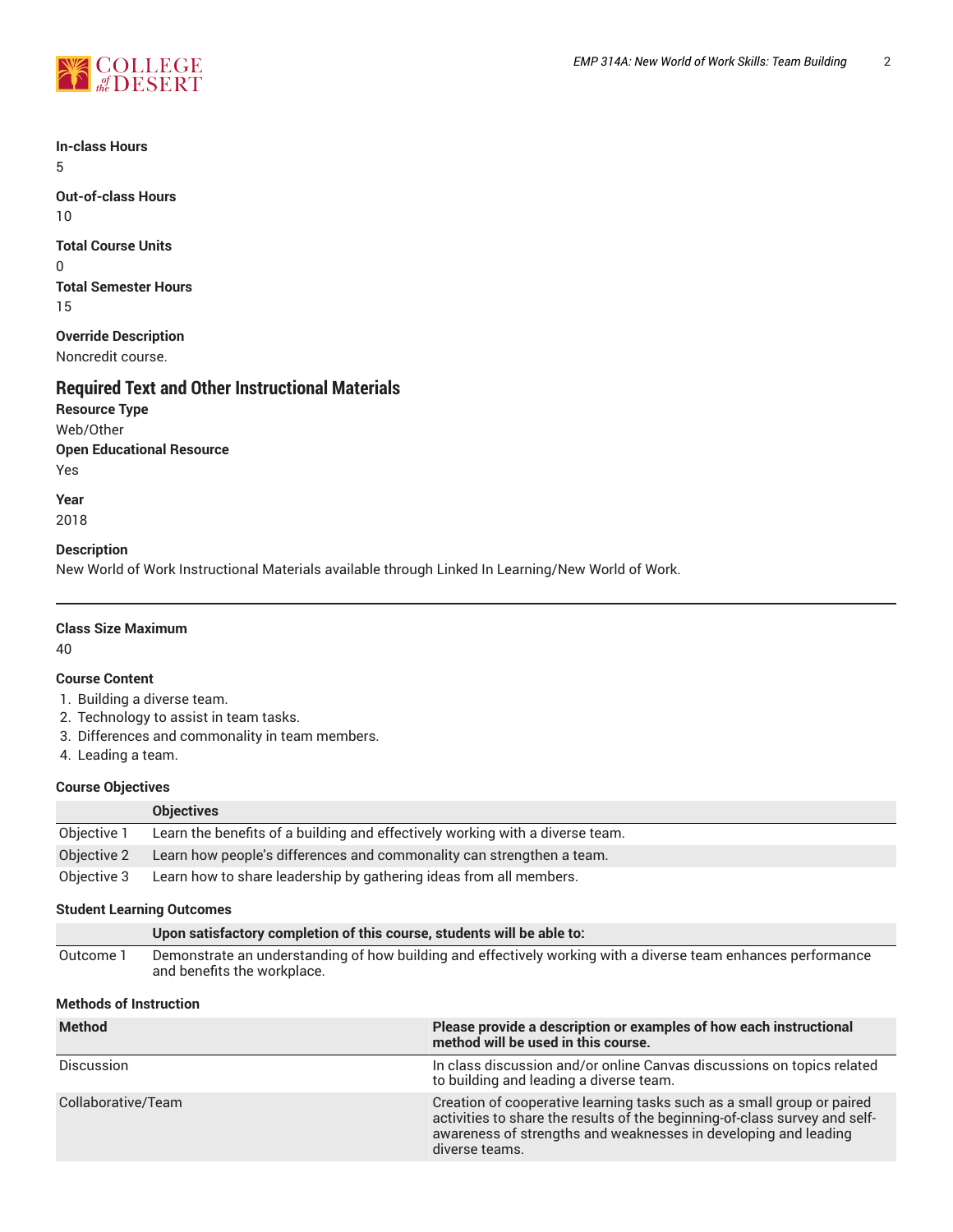

| Technology-based instruction                     | Use of learning materials available on the web, including "What Not To<br>Do" videos.                                                                           |                           |
|--------------------------------------------------|-----------------------------------------------------------------------------------------------------------------------------------------------------------------|---------------------------|
| Lecture                                          | Presentation of diverse team building and leadership concepts based on<br>results of the beginning-of-class survey showing student strengths and<br>weaknesses. |                           |
| Self-exploration<br><b>Methods of Evaluation</b> | Survey at beginning of class to evaluate current awareness of diverse<br>team building skills.                                                                  |                           |
|                                                  |                                                                                                                                                                 |                           |
| <b>Method</b>                                    | Please provide a description or examples of how<br>each evaluation method will be used in this course.                                                          | <b>Type of Assignment</b> |
| College level or pre-collegiate essays           | Writing assignments completed out of class<br>analyzing results of beginning-of-class survey and<br>identifying personal strengths and weaknesses.              | Out of Class Only         |

|                                                  | <u>Refilm yilly personal strengths and weakinesses.</u>                                                                             |                     |
|--------------------------------------------------|-------------------------------------------------------------------------------------------------------------------------------------|---------------------|
| Student participation/contribution               | Class discussion and questions related to the<br>concepts of building and leading diverse teams.                                    | In Class Only       |
| Self/peer assessment and portfolio evaluation    | Survey at beginning and of class to determine<br>current viewpoints on the value of diverse teams.                                  | In and Out of Class |
| Group activity participation/observation         | Activity based analysis of videos and beginning-<br>of-class survey results to determine team building<br>strengths and weaknesses. | In Class Only       |
| Presentations/student demonstration observations | Presentations in class on development of personal<br>workplace and academic goals for improving<br>diverse team building skills.    | In Class Only       |
| Other                                            | Out-of-class hours will be accounted for<br>electronically through the learning management<br>system.                               | Out of Class Only   |

## **Assignments**

## **Other In-class Assignments**

- 1. Beginning of semester survey to determine current team building strengths and weaknesses.
- 2. Individual or group projects designed to identify and apply effective team building principles.
- 3. Case studies designed to identify effective and ineffective team behaviors.
- 4. Online individual, small group, or paired presentations designed to identify and apply effective team building tools and techniques.

## **Other Out-of-class Assignments**

1. Students are expected to spend a minimum of ten hours on outside assignments which include a variety of video resources, self analysis of life experiences, and development of academic and workplace goals.

#### **Grade Methods**

Pass/No Pass Only

## **Distance Education Checklist**

**Include the percentage of online and on-campus instruction you anticipate.**

## **Online %**

100

## **Instructional Materials and Resources**

#### If you use any other technologies in addition to the college LMS, what other technologies will you use and how are you ensuring **student data security?**

New World of Work materials are maintained by Shasta College and made available to faculty and students through Linked In Learning which requires password access.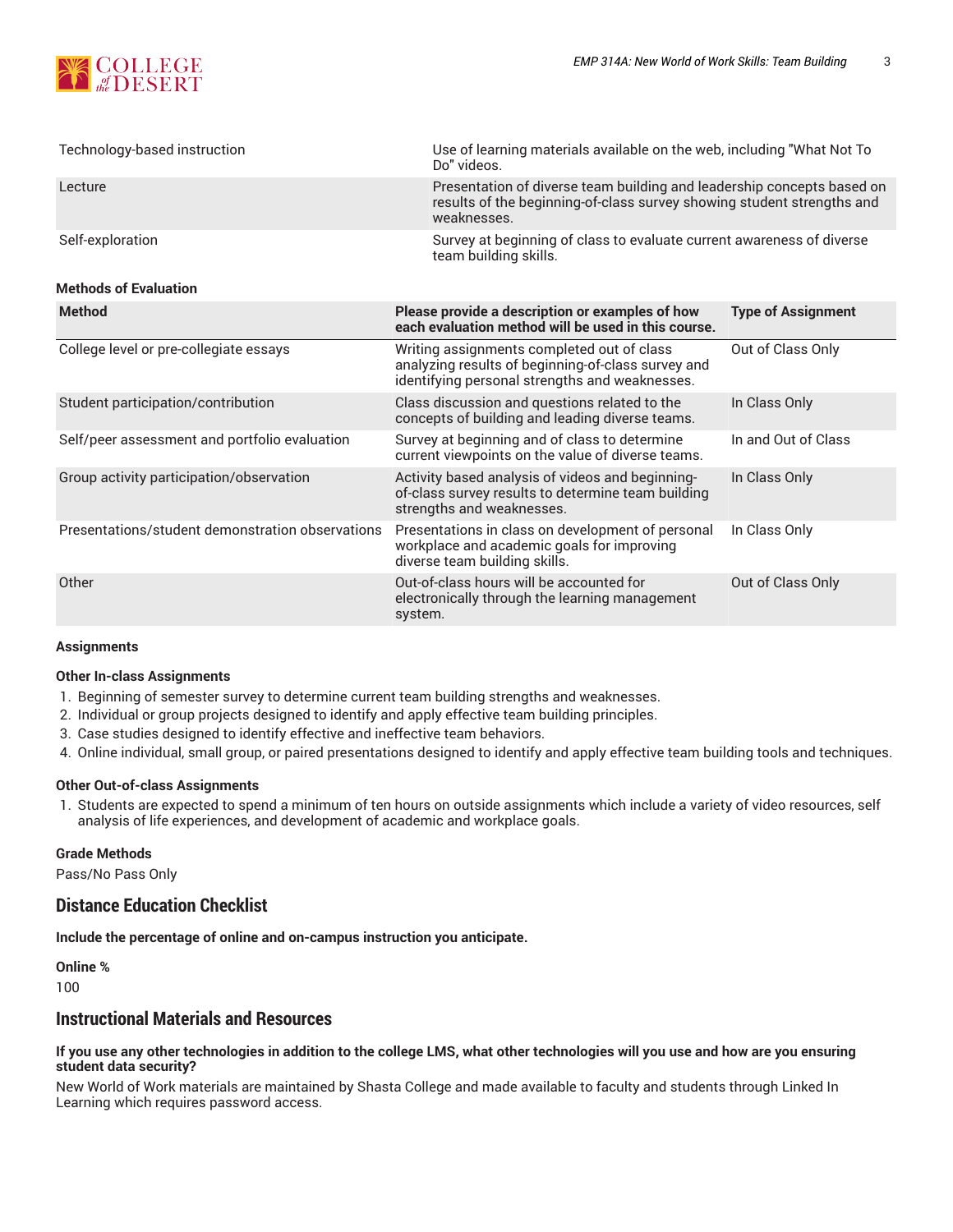

## **If used, explain how specific materials and resources outside the LMS will be used to enhance student learning.**

New World of Work materials have been developed at the state level in collaboration with industry and vetted as appropriate to enhance the learning experience.

## **Effective Student/Faculty Contact**

## Which of the following methods of regular, timely, and effective student/faculty contact will be used in this course?

#### **Within Course Management System:**

Timely feedback and return of student work as specified in the syllabus Discussion forums with substantive instructor participation Regular virtual office hours Private messages Online quizzes and examinations Video or audio feedback Weekly announcements

## **External to Course Management System:**

Direct e-mail Posted audio/video (including YouTube, 3cmediasolutions, etc.)

#### **For hybrid courses:**

Scheduled Face-to-Face group or individual meetings

#### Briefly discuss how the selected strategies above will be used to maintain Regular Effective Contact in the course.

This class will be taught either online or as a hybrid via Canvas. Instructors will use asynchronous text and video messages to interact with the students. Also, discussions boards, constant announcements will be used. Zoom virtual office hours with screen sharing and interaction capabilities will be available.

## **If interacting with students outside the LMS, explain how additional interactions with students outside the LMS will enhance student learning.**

Canvas is used for external interaction as well.

## **Other Information**

## Provide any other relevant information that will help the Curriculum Committee assess the viability of offering this course in an online **or hybrid modality.**

All materials for the course are web-based so online and/or hybrid modality is appropriate.

## **MIS Course Data**

**CIP Code** 32.0105 - Job-Seeking/Changing Skills.

**TOP Code** 051800 - Customer Service

**SAM Code** D - Possibly Occupational

**Basic Skills Status** Not Basic Skills

**Prior College Level** Not applicable

**Cooperative Work Experience** Not a Coop Course

**Course Classification Status** Workforce Prep Enhanced Funding